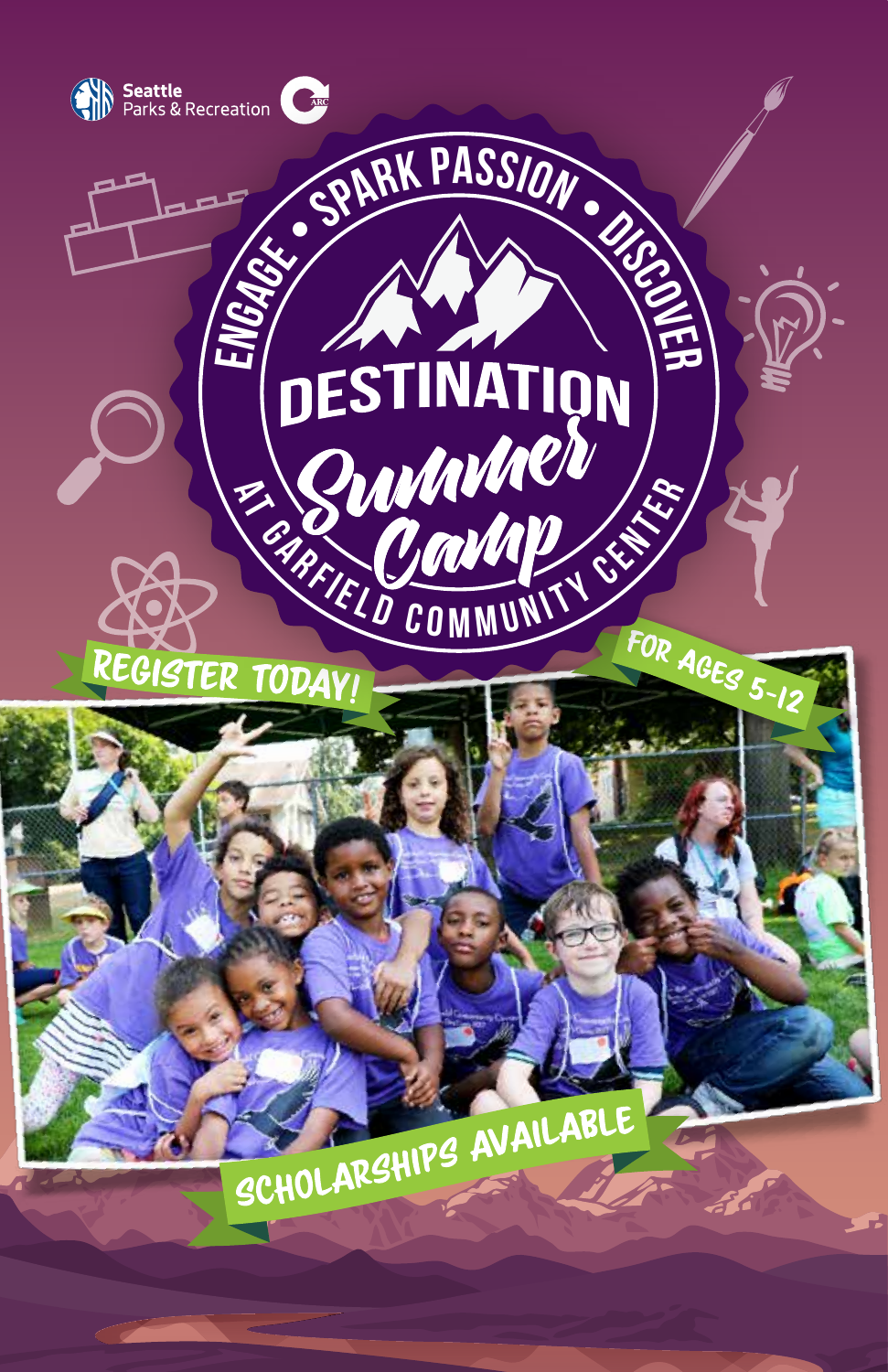#### 2018 SUMMER DAY CAMP AGES 5-12

Do you want your child to have fun, engaging opportunities that will support continued learning and personal growth over the summer months? We have all day camp from 7 a.m.-6 p.m. with new themes each week! *Note: Five-year-olds must be enrolled in Kindergarten in September*

**\$225/week** *(\$180 for 4-day week of July 4)*

**\$15 Sibling Discount** *(\$12 Sibling Discount week of July 4)*

| <b>BARCODES</b> | <b>DATES</b>  | <b>THEMES</b>                         |
|-----------------|---------------|---------------------------------------|
| 175118          | $6/25 - 6/29$ | <b>IMAGINATION STATION</b>            |
| 175124          | $7/2 - 7/6*$  | <b>FREE TO BE YOU, FREE TO BE ME!</b> |
| 175126          | $7/9 - 7/13$  | <b>DEEP BLUE</b>                      |
| 175127          | $7/16 - 7/20$ | <b>WE'VE GOT THE BEAT</b>             |
| 175129          | 7/23-7/27     | <b>WORLD TRAVELER</b>                 |
| 175130          | $7/30 - 8/3$  | <b>BLAST OFF!</b>                     |
| 175132          | $8/6 - 8/10$  | <b>SPLISH SPLASH</b>                  |
| 175134          | $8/13 - 8/17$ | <b>THE RABBIT IN YOUR HAT</b>         |
| 175136          | 8/20-8/24     | <b>SERIOUSLY SILLY SCIENCE</b>        |
| 175138          | 8/27-8/31     | <b>WACKY OLYMPICS</b>                 |
|                 |               |                                       |

*\*Short week due to July 4.*

*Please note that Summer Day Camp programs, activities, and themes could be subject to change.*

*Summer Day Camp requires separate registration from Destination Summer Camp.*



## WHAT YOU NEED TO KNOW

- » **Lunch:** Campers who attend both am and pm sessions will have a lunch hour between 12:30-1:30 p.m. Bring your own sack lunch, or lunch will be provided through City of Seattle's Children and Youth Summer Meal Program.
- » **Clothing:** Garfield Destination Summer Camps are very active and engaging. Campers should be dressed appropriately for the weather and for lots of physical activities. Cleats are not allowed inside the community center but are allowed for outside sports.
- » **No programs on July 4** in observance of Independence Day.

### PAYMENT & REGISTRATION FEES

- » At the time of registration, a \$15 deposit is due for each week requested.
- » Balances are due TWO weeks prior to the week your child is attending.
- » \$20 fee will be charged for all returned checks.
- » Additional payments may be made in person, over the telephone, or via mail. All checks should be written to: City of Seattle.
- » Late payments are discouraged, and may result in your child losing their reserved spot.

#### SCHOLARSHIP REQUESTS

- » Scholarship requests should be made prior to registration.
- » Please pick up scholarship application at Garfield Community Center front desk.

#### SUMMER CAMP REFUND POLICY

- » No refunds will be made for requests received within fourteen (14) days prior to the beginning of the camp, unless the space in the camp is filled.
- » A service charge of 10% of the fee will be retained by the facility.
- » No refunds will be made on payments provided as deposits for camps.

# **REGISTRATION**

You can register online, in-person or by phone! Online registration closes two weeks prior to the start date of each camp. Go to https://class.seattle.gov/parks/ Start/Start.asp and type in the barcode listed in this flyer for the camp you'd like to register for. You must have a SPARC account to register which can take several days to activate. In-person and phone registration will be open throughout the entire summer. Please visit or call Garfield Community Center during their open hours (Mon-Fri 10 a.m.-9 p.m., Sat 10 a.m.-5 p.m.).

Completed E-13 Participant Authorization forms and any additional medical forms must be turned in to Garfield Community Center a minimum of two weeks prior to camp attendance. Registered participants who have not turned in all necessary authorization and medical forms risk being withdrawn from camps and all applicable withdraw fees will apply.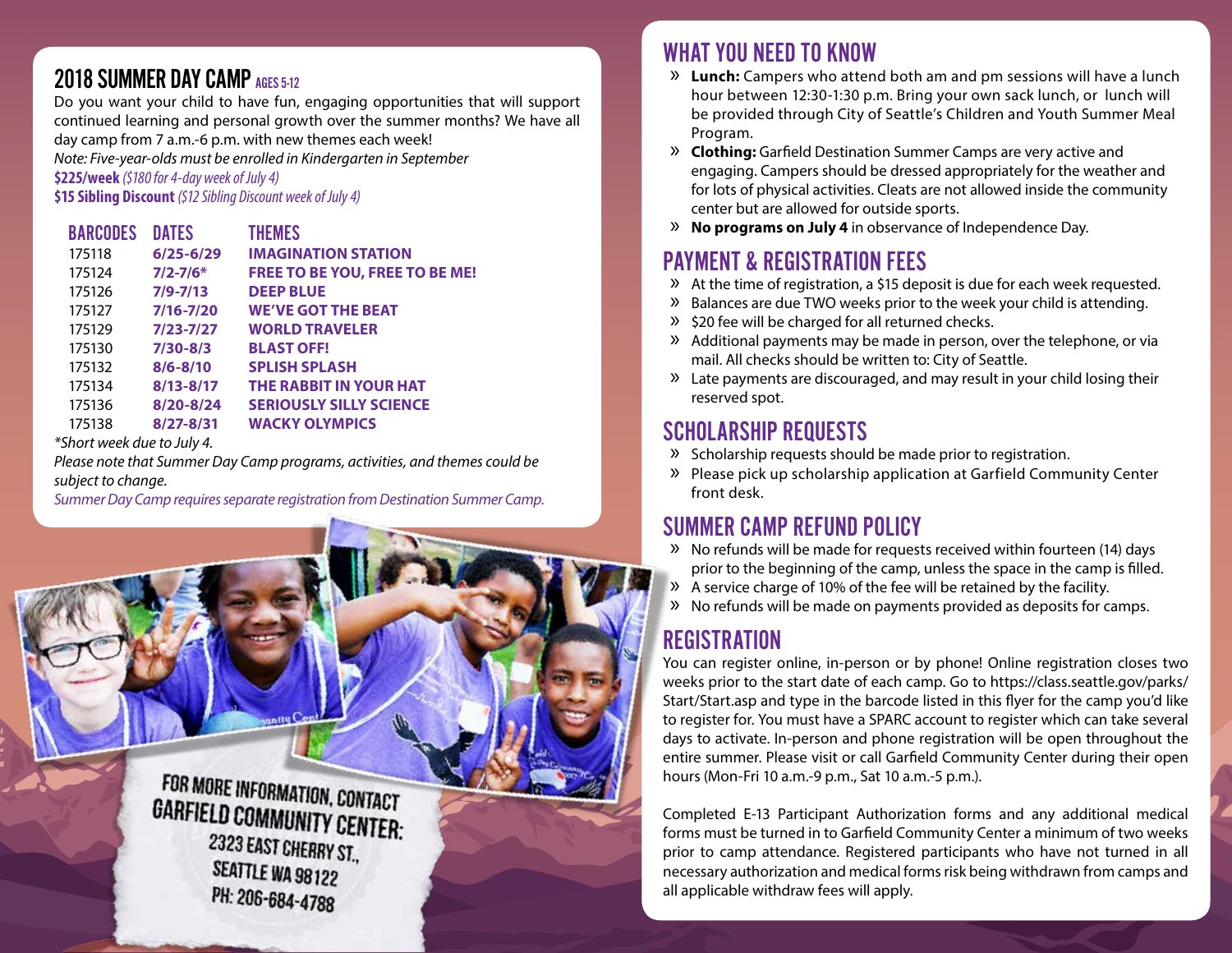|                   | W 1 6/25-6/29        |                   |                | <b>NO PROGRAM 7/4</b><br><b>WZ</b> 7/2-7/6 |                      |                   | W3 7/9-7/13    |                      |                   |                   | W4. 7/16-7/20 |                      |                   |                   | W5 7/23-7/27 |                      |                   |                |  |
|-------------------|----------------------|-------------------|----------------|--------------------------------------------|----------------------|-------------------|----------------|----------------------|-------------------|-------------------|---------------|----------------------|-------------------|-------------------|--------------|----------------------|-------------------|----------------|--|
|                   | <b>PROGRAM</b>       | <b>AGE</b>        | <b>BARCODE</b> |                                            | <b>PROGRAM</b>       | <b>AGE</b>        | <b>BARCODE</b> | <b>PROGRAM</b>       | <b>AGE</b>        | <b>BARCODE</b>    |               | <b>PROGRAM</b>       | <b>AGE</b>        | <b>BARCODE</b>    |              | <b>PROGRAM</b>       | <b>AGE</b>        | <b>BARCODE</b> |  |
| $8-9a.m.$         | <b>Extended Care</b> | $5 - 12$          | 179331         |                                            | <b>Extended Care</b> | $5 - 12$          | 179332         | <b>Extended Care</b> | $5 - 12$          | 179333            |               | <b>Extended Care</b> | $5 - 12$          | 179334            |              | <b>Extended Care</b> | $5 - 12$          | 179335         |  |
| <b>AM CAMPS</b>   | <b>All Sports</b>    | $5 - 8$           | 179356         |                                            | Lego                 | $5 - 8$           | 179324         | <b>All Sports</b>    | $5 - 8$           | 179360            |               | Science              | $5 - 8$           | 180328            |              | <b>All Sports</b>    | $5-8$             | 179364         |  |
| 9 a.m.-12:30 p.m. | Lego                 | $5 - 8$           | 179322         |                                            | <b>Tennis</b>        | $5 - 8$           | 179749         | <b>Flag Football</b> | $5 - 8$           | 179397            |               | <b>Tennis</b>        | $5 - 8$           | 179752            |              | <b>Flag Football</b> | $5 - 8$           | 179405         |  |
|                   | Baseball             | $8-12$            | 179371         |                                            | <b>All Sports</b>    | $8 - 12$          | 179358         | <b>Tennis</b>        | $8 - 12$          | 179751            |               | <b>All Sports</b>    | $8 - 12$          | 179362            |              | Science              | $8 - 12$          | 180329         |  |
|                   | <b>Flag Football</b> | $8-12$            | 179374         |                                            | <b>Flag Football</b> | $8-12$            | 179376         | Science              | $8 - 12$          | 180326            |               | Flag Football        | $8-12$            | 179403            |              | <b>Tennis</b>        | $8 - 12$          | 179756         |  |
| 12:30-1:30 p.m.   | <b>Lunch Hour</b>    |                   |                | <b>Lunch Hour</b>                          |                      | <b>Lunch Hour</b> |                |                      |                   | <b>Lunch Hour</b> |               |                      |                   | <b>Lunch Hour</b> |              |                      |                   |                |  |
| <b>PM CAMPS</b>   | Art                  | $5 - 8$           | 179234         |                                            | Baseball             | $8-12$            | 179372         | Art                  | $5-8$             | 179307            |               | <b>All Sports</b>    | $5 - 8$           | 179363            |              | Art                  | $5-8$             | 179315         |  |
| $1:30-5$ p.m.     | Lego                 | $5 - 8$           | 179323         |                                            | Lego                 | $8-12$            | 179325         | Science              | $5 - 8$           | 180327            |               | <b>Flag Football</b> | $5 - 8$           | 179404            |              | Science              | $5 - 8$           | 180330         |  |
|                   | <b>All Sports</b>    | $8 - 12$          | 179357         |                                            | <b>All Sports</b>    | $5 - 8$           | 179359         | <b>All Sports</b>    | $8 - 12$          | 179361            |               | Art                  | $8 - 12$          | 179314            |              | <b>All Sports</b>    | $8 - 12$          | 179365         |  |
|                   | <b>Flag Football</b> | $8-12$            | 179375         |                                            | <b>Flag Football</b> | $5 - 8$           | 179395         | <b>Flag Football</b> | $8 - 12$          | 179399            |               | <b>Baseball</b>      | $8-12$            | 179373            |              | <b>Flag Football</b> | $8 - 12$          | 179406         |  |
| $5 - 6 p.m.$      | <b>Extended Care</b> | $5 - 12$          | 179341         |                                            | <b>Extended Care</b> | $5 - 12$          | 179342         | <b>Extended Care</b> | $5 - 12$          | 179344            |               | <b>Extended Care</b> | $5 - 12$          | 179345            |              | <b>Extended Care</b> | $5 - 12$          | 179346         |  |
|                   |                      |                   |                |                                            |                      |                   |                |                      |                   |                   |               |                      |                   |                   |              |                      |                   |                |  |
|                   |                      |                   |                |                                            |                      |                   |                |                      |                   |                   |               |                      |                   |                   |              |                      |                   |                |  |
|                   | W6 7/30-8/3          |                   |                |                                            | W7 8/6-8/10          |                   |                | W8 8/13-8/17         |                   |                   |               | W9 8/20-8/24         |                   |                   |              | W10 8/27-8/31        |                   |                |  |
|                   | <b>PROGRAM</b>       | <b>AGE</b>        | <b>BARCODE</b> |                                            | <b>PROGRAM</b>       | <b>AGE</b>        | <b>BARCODE</b> | <b>PROGRAM</b>       | <b>AGE</b>        | <b>BARCODE</b>    |               | <b>PROGRAM</b>       | <b>AGE</b>        | <b>BARCODE</b>    |              | <b>PROGRAM</b>       | <b>AGE</b>        | <b>BARCODE</b> |  |
| $8-9a.m.$         | <b>Extended Care</b> | $5 - 12$          | 179336         |                                            | <b>Extended Care</b> | $5 - 12$          | 179337         | <b>Extended Care</b> | $5 - 12$          | 179338            |               | <b>Extended Care</b> | $5 - 12$          | 179339            |              | Extended Care        | $5 - 12$          | 179340         |  |
| <b>AM CAMPS</b>   | Lego                 | $5 - 8$           | 179326         |                                            | Lego                 | $5 - 8$           | 179328         | Art                  | $5 - 8$           | 179316            |               | Art                  | $5 - 8$           | 179318            |              | Computer             | $5 - 8$           | 179319         |  |
| 9 a.m.-12:30 p.m. | Soccer               | $5 - 8$           | 180338         |                                            | <b>Ultimate</b>      | $5 - 8$           | 180344         | Soccer               | $5 - 8$           | 180340            |               | <b>Ultimate</b>      | $5 - 8$           | 180346            |              | Science              | $5 - 8$           | 180324         |  |
|                   | <b>Tennis</b>        | $8-12$            | 179757         |                                            | Science              | $8 - 12$          | 180331         | <b>Flag Football</b> | $8 - 12$          | 179408            |               | Science              | $8-12$            | 180334            |              | <b>All Sports</b>    | $8 - 12$          | 179369         |  |
|                   | Ultimate             | $8-12$            | 180342         |                                            | Soccer               | $8-12$            | 180339         | Ultimate             | $8 - 12$          | 180345            |               | Soccer               | $8-12$            | 180341            |              | Soccer               | 8 1 2             | 180336         |  |
| 12:30-1:30 p.m.   |                      | <b>Lunch Hour</b> |                |                                            |                      | <b>Lunch Hour</b> |                |                      | <b>Lunch Hour</b> |                   |               |                      | <b>Lunch Hour</b> |                   |              |                      | <b>Lunch Hour</b> |                |  |
| <b>PM CAMPS</b>   | <b>All Sports</b>    | $5 - 8$           | 179367         |                                            | Lego                 | $5 - 8$           | 179329         | <b>Flag Football</b> | $5 - 8$           | 179409            |               | Science              | $5 - 8$           | 180335            |              | <b>All Sports</b>    | $5 - 8$           | 179370         |  |
| $1:30-5$ p.m.     | <b>Ultimate</b>      | $5 - 8$           | 180343         |                                            | Science              | $5 - 8$           | 180332         | Science              | $5-8$             | 180333            |               | <b>All Sports</b>    | $5 - 8$           | 179368            |              | Science              | $5 - 8$           | 180325         |  |
|                   | Lacrosse             | $8-12$            | 179412         |                                            | <b>All Sports</b>    | $8 - 12$          | 179366         | Art                  | $8 - 12$          | 179317            |               | <b>Flag Football</b> | $8 - 12$          | 179321            |              | Computer             | $8-12$            | 179320         |  |
|                   | Lego                 | 8 1 2             | 179327         |                                            | Lacrosse             | $8-12$            | 179411         | Lego                 | $8 - 12$          | 179330            |               | Ultimate             | $8 - 12$          | 180347            |              | Soccer               | $8 - 12$          | 180337         |  |
| $5 - 6$ p.m.      | <b>Extended Care</b> | $5 - 12$          | 179347         |                                            | <b>Extended Care</b> | $5 - 12$          | 179348         | <b>Extended Care</b> | $5 - 12$          | 179349            |               | <b>Extended Care</b> | $-5-12$           | 179350            |              | <b>Extended Care</b> | $5 - 12$          | 179351         |  |

**FLAG FOOTBALL:** Hut, Hut, Hike! Join us and learn both offensive and defensive strategies for younger football players. Run the field, pass the football and learn to catch.

**ALL SPORTS**: This camp is geared towards kids interested in more than one sport and don't want to choose one. It will also be a great opportunity to try out new sports and improve skills in familiar sports. We will offer different sport activities each day that will bring lots of fun and excitement!

**ART**: Get creative in our ART class! We'll be tapping into our creative side, exploring different types of art while creating our own unique pieces.

**BASEBALL**: Are you ready to play ball? Learn how to play infield and outfield including pitching, base running, hitting and more!

**COMPUTER**: The wave of future learning came in the 80's with the big computer boom. Learn the basic skills and build on others while taking this class. All levels are welcome!

**LACROSSE**: Come and learn the basics of this growing sport with us. Sticks and balls provided. No helmets necessary.

**LEGO**: Learn, build, and connect with LEGO's!

**SCIENCE**: We never shy away from children asking why, in fact, we encourage it! Children will explore how and why things work in nature through experiments, demos, and games.

**SOCCER**: GOOOOOOOOAL!!! Scrimmage with peers and play team building games. Campers will develop motor skills and ball control while working as a team and having fun.

**TENNIS**: All skill levels are invited for this fast-paced sport. Show your game on the tennis court and increase your stamina while learning the basics of the game. Bring your own racket if you have one!

**ULTIMATE FRISBEE**: A fantastic sport that is fun to learn and easy to play. Learn the ten basic rules of the game and how to handle the Frisbee. It's going to be a beautiful summer, so have fun running in the sun.

**AM CAMPS: \$110 per week/\$88 for week 2 (Extended Care is \$5) PM CAMPS: \$110 per week/\$88 for week 2 (Extended Care is \$5)** \$15 deposit is required to hold your spot; the remainder of the amount will be due two weeks prior to start of camp.



70%: \$33 for Activity Camp; \$3 for *each* Extended Care session 60%: \$44 for Activity Camp; \$4 for *each* Extended Care session 50%: \$55 for Activity Camp; \$5 for *each* Extended Care session



5